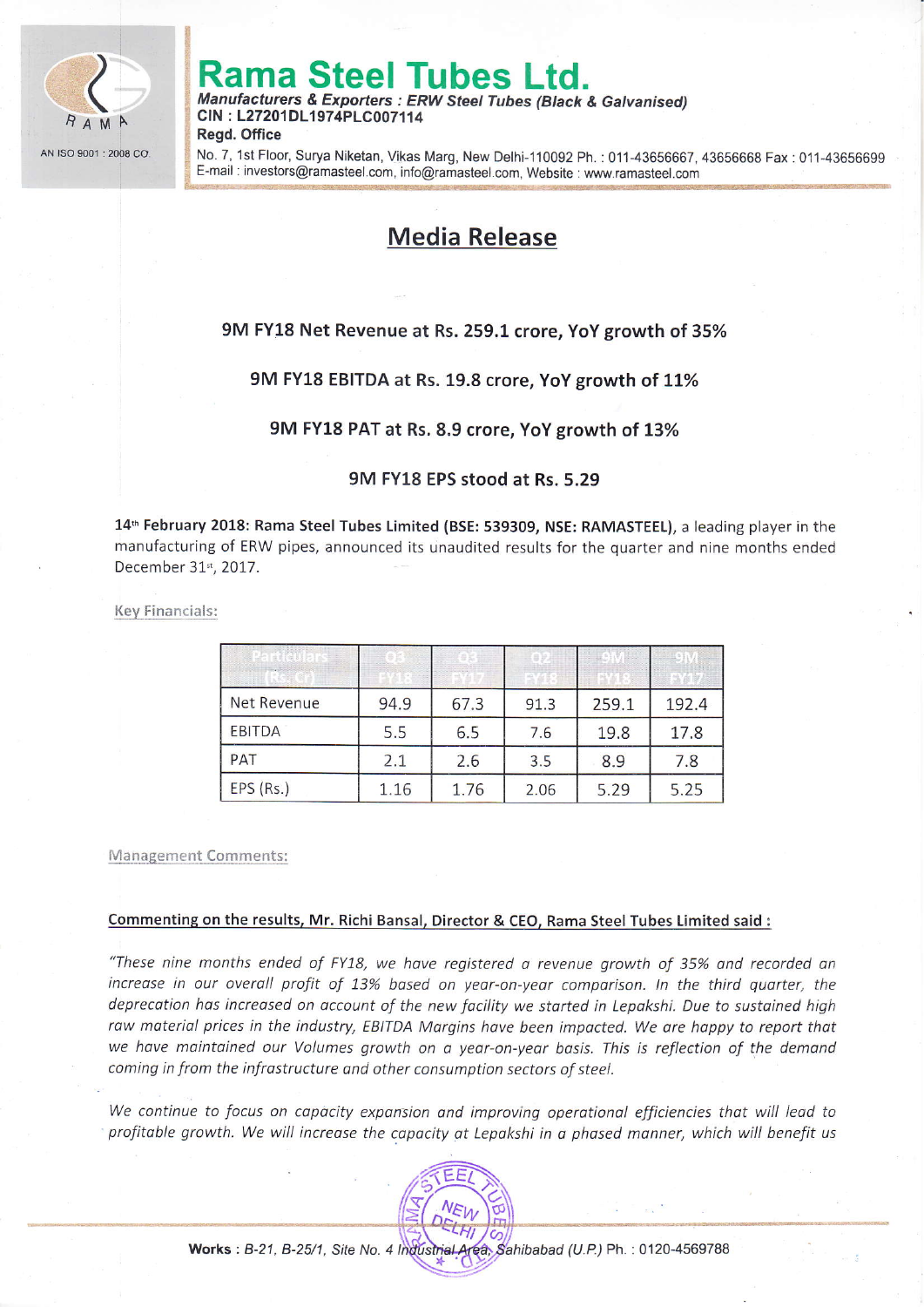not only to increase our geographic presence but also to strengthen our Brand "Rama" in the Southern Market. This will enable us to carter to new clients. We are now present across three major geographies of North, West ond South lndia.

Our strong relationship with existing clients, dealers and distributors has helped us grow and maintain our volumes. Our relentless efforts and continued focus has enabled us become a reckoned brand name in the Domestic and International market.

With growing opportunities in the industry, we are well poised to leverage on this demand and deliver a strong performance in line with our strategy enabling us to become one of the leading player in this segment. We are confident of better days ahead seeing, continuous improvement in infrastructure, construction ond other related sectors."

Q3 FY18 Performance Highlights:

- Net Revenue stood at Rs. 94.9 crore in Q3 FY18
- EBITDA stood at Rs. 5.5 crore in Q3 FY18
- Profit After Tax stood at Rs. 2.1 crore in Q3 FY18  $\bullet$
- EPS Stood at Rs. 1.26 in Q3 FY18

#### 9M FY18 Performance Highlights:

- . Net Revenue stood at Rs. 259.1 crore in 9M FY18, as against Rs. 192.4 crore in the corresponding previous period, a YoY growth of 35%
- . EBITDA stood at Rs.19.8 crore in 9M FY18 as against Rs. 17.8 crore in the corresponding previous period and grew by 11% YoY
- Profit After Tax stood at Rs. 8.8 crore in 9M FY18 as against Rs. 7.8 crore in 9M FY17, YoY growth of L3%
- EPS Stood at Rs. 5.29 in 9M FY18 as against Rs. 5.25 in 9M FY17

For more details please visit: www.ramasteel.com

For any lnvestor Relations query, please contact:

| Mr. Richi Bansal                | Savli Mangle/Amit Sharma                        |  |  |
|---------------------------------|-------------------------------------------------|--|--|
| <b>CEO</b>                      | <b>Bridge Investor Relations Pvt. Ltd.</b>      |  |  |
| <b>Rama Steel Tubes Limited</b> | Phone: +91-22-26873003                          |  |  |
| Email: ceo@ramasteel.com        | Email: savli@bridge-ir.com / amit@bridge-ir.com |  |  |